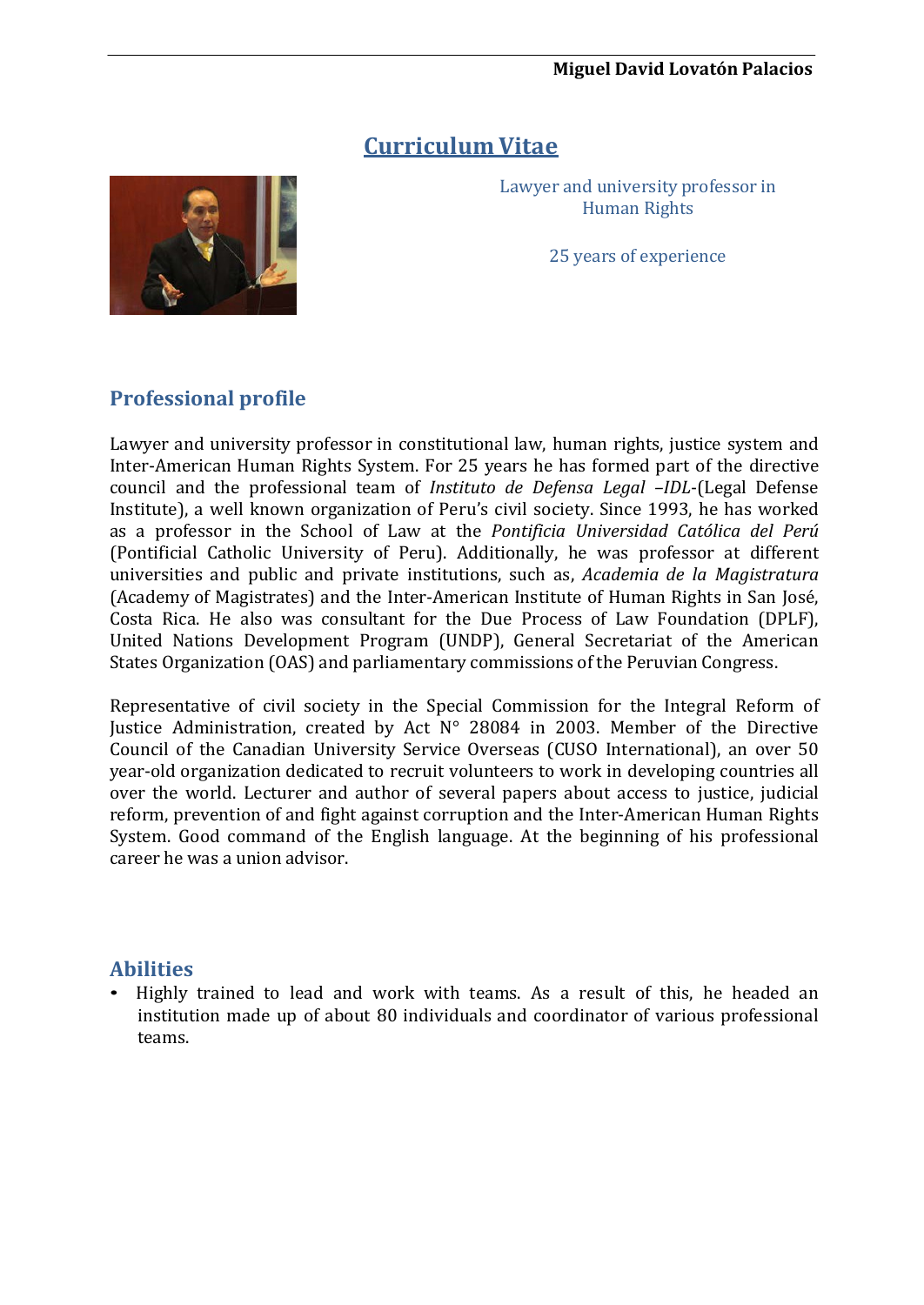- Highly skilled at obtaining funds from international cooperation agencies, both public and private, to implement projects. As a result of this, he managed different local and regional projects (some of them with one million-dollar budgets); cooperation sources were satisfied with the outcome of his project execution.
- Able to design and implement working plans focused on public policies for the promotion and defense of fundamental rights, and training and broadcasting. He also has the ability to combine legal, media and political strategies with different governmental sectors, i.e., public servants, judges, prosecutors and police, and civil society. As a result of this, he participated in several campaigns of emblematic cases of human rights and democracy, such as the Inter-American system, the Fujimori case, Peruvian Truth and Reconciliation Commission, military justice reform, the Peruvian Agency of International Cooperation (APCI, the Spanish acronym) case, among others. In brief, he has the ability to make a cause from an issue.
- Able to lead, research, prepare and give public conferences and training workshops. As a result of this, he has published several papers and organized various university courses and extra-curricular activities.
- Expert in presenting and sustaining his ideas publicly, which allows him to handle himself well with the media. As a result of this, he has been frequently interviewed on TV, radio and in the written press.
- In general, able to work under difficult political and social situations; to assess present and future contexts in order to plan or adjust strategic actions and alliances; to make decisions with serenity but firmly, and sound skills to foster dialogue among different governmental sectors (congressmen, Executive Power's high authorities, judges, prosecutors, the ombudsman and others) and civil society (human rights organizations, indigenous organizations, union organizations, the church, among others), supervising those acts that violated human rights and democracy.

## **Professional experience**

1988-2014 *Instituto de Defensa Legal* (IDL)

Positions: He has held the following positions.

- Legal intern
- Legal assistant in the Labor area
- Lawyer in the Labor and Human Rights teams.<br>- Responsible for an Andean regional program
- Responsible for an Andean regional program about Peace and Indigenous Justice.
- Lawyer of the incidence team in the justice system ("justicia viva").
- IDL Deputy Director<br>- IDL Director for two
- IDL Director for two terms.<br>- Responsible for the incidence
- Responsible for the incidence team in the justice system ("justicia viva").

Functions: He accomplished the following tasks for each position:

- As a legal intern and assistant he was entrusted to write demands and reports, make a follow-up of cases, and assist to victims, among others.
- As a lawyer, he provided legal advice to victims, attended judicial or administrative procedures, visited prisons, held meetings with authorities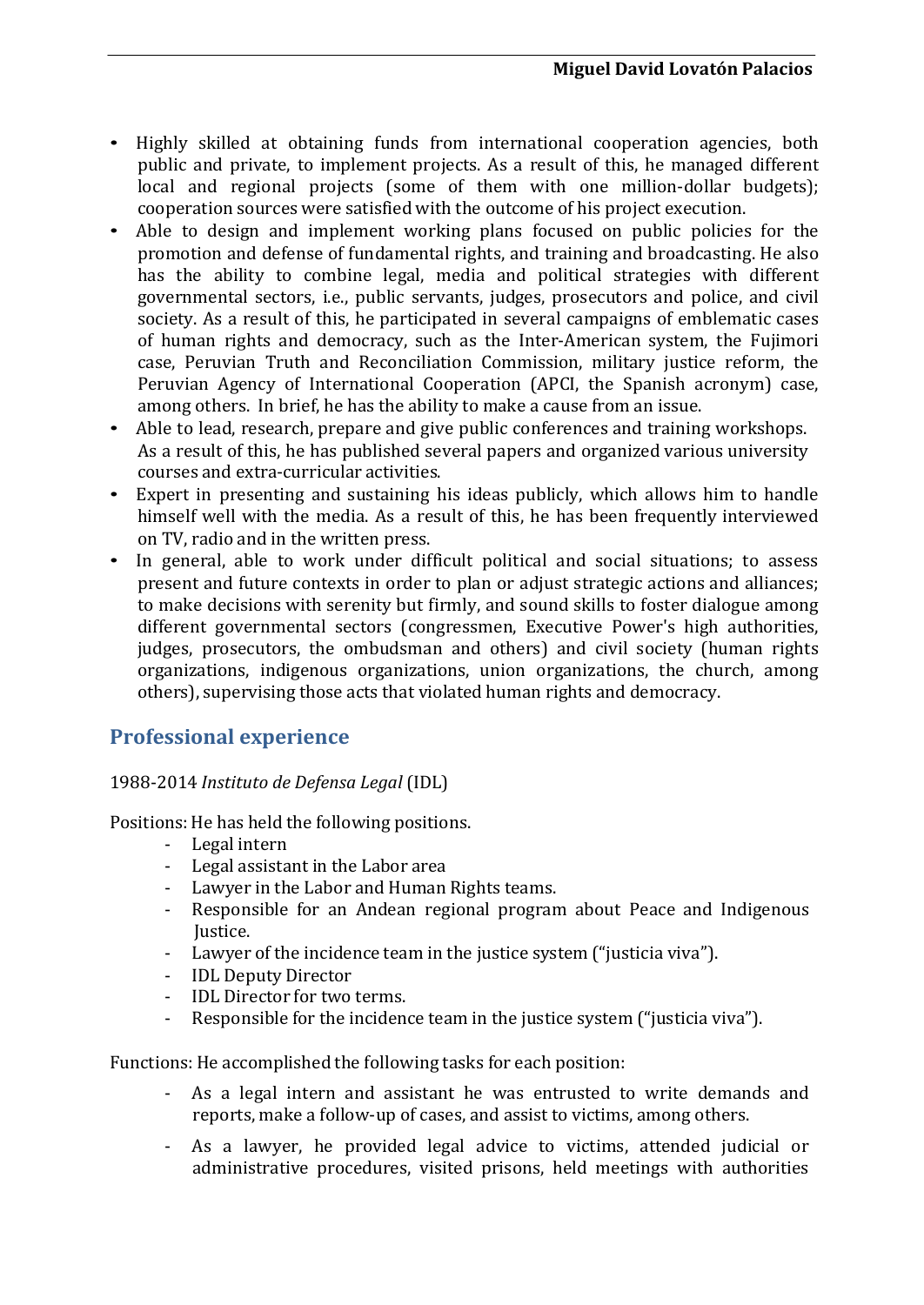and employers, wrote opinion articles, participated in awareness campaigns and training activities, prepared reports to local and international organizations, among others.

- As responsible for a working team, his tasks included approving and implementing an annual working plan considering commitments with donors, meetings with donors, local authorities, and foreign and embassy officers, writing opinion articles, media appearances, coordinating and monitoring team work, solving problems or conflicts within the working team, coordinating with the administrative area and upper management about budget execution of cooperation projects; participating in local and international events, influencing on public policies - mainly issues about justice, human rights and the Inter-American system, among others.
- As a director, his tasks included the preparation, discussion, approval and implementation of the institutional triennial strategic plan; he also legally represented the institution; strengthened the liaison with donors; and adopted measures for fundraising; coordinated the preparation and presentation of international cooperation's projects; supervised the institutional management; strengthened the liaison with high local authorities (congressmen, ministers, president of the Judicial Power, Peru's Attorney general, etc.), international officers, embassies and other organizations from civil society, social leaders, journalists and media; supervised the completion of tasks by different working teams; solved problems or conflicts within the institution; prompted the institution to take a position on key issues of human rights and democracy; and lead the institutional incidence on public policies in issues like human rights and democracy; coordinated with the human rights movements and civil society organizations; participated in local and international events; and positioned the institution locally and positioned the institution internationally.
- Collaborated frequently with institutional media, i.e. *Ideele* magazine, *Ideeleradio*, and web site *Justicia Viva*, through interviews, columns and opinion articles. This has helped him to handle himself well with the media, and, on the other side, to contact with independent journalists.
- In the last years, one of his main tasks was to plan, coordinate and implement different activities related to the Inter-American Human Rights System, mainly its commission. Requested and participated in petitions or local and regional thematic public audiences before the Commission as a petitioner or advisor to other co-petitioners; presented different reports and urgent communications about human rights situation in Peru and prepared *amicus curiae* reports to the Inter American Court in the cases of Mexico and Venezuela and the consultive opinion referred to *ad hoc j*udges. Participated in and coordinated a number of local and regional activities under the last process of reflection and reform of the Inter-American Commission on Human<br>Rights with other Latin American civil society organizations. ex Rights with other Latin American civil society organizations, commissioners, academic people and opinion leaders.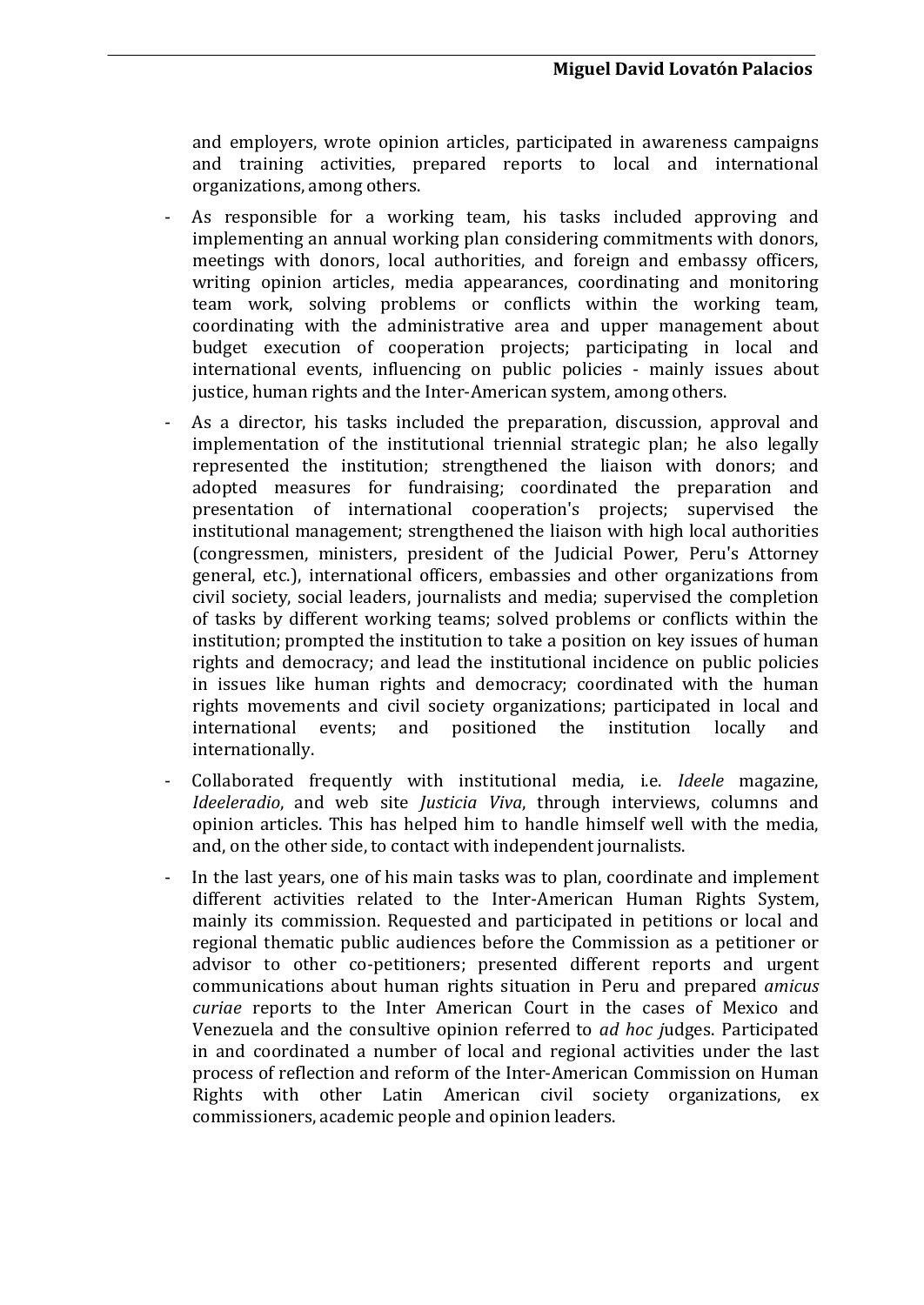## **Academic experience**

### **1992-2014** *Pontificia Universidad Católica del Perú (PUCP)*

Positions: He has held the following positions.

- Adjunct professor.
- Auxiliary ordinary professor.
- Associate ordinary professor.<br>- Ordinary professor (at preser
- Ordinary professor (at present). Promotion to professor positions is through merit contest.
- Member of the Professors' Jury to grant –or not- the professional degree of lawyer.
- Coordinator of the Legal Clinic of the School of Law.
- Technical secretary of the Professors Commission for the judicial reform called upon by the Dean of the School of Law.

Functions: Academic experience has intended to be consistent with and supportive of his professional experience.

- Professor of the "Labor procedure law" undergraduate course at the School of Law. From 1992 to 1995.
- Professor of the "Collective Labor law" undergraduate course at the School of Law. 1994.
- Professor of the "Labor law" undergraduate course at the School of Law. From 1997 to 1999.
- Professor of the "Introduction to Justice system" undergraduate course for General Studies Letters (From 2006 to 2008).
- Professor of the "Justice system" undergraduate course at the School of Law. From 2000 to up-to-date.
- Professor of the "Constitutional Law II" undergraduate course at the School of Law. From 2009 to up-to-date.
- Professor of the "Seminar on Constitutional law" undergraduate course at the School of Law. 2012.
- Professor of the "Corruption and state of Law" postgraduate course in Master in Human Rights. 2013.

## **Academic Education**

### Academic degrees

- Bachelor in Law (PUCP).
- Master of Law in Constitutional Law (PUCP).

#### Professional titles

- Professional title of Lawyer (PUCP).
- Lawyer registered in the Lima Bar Association. Registry N° 16555.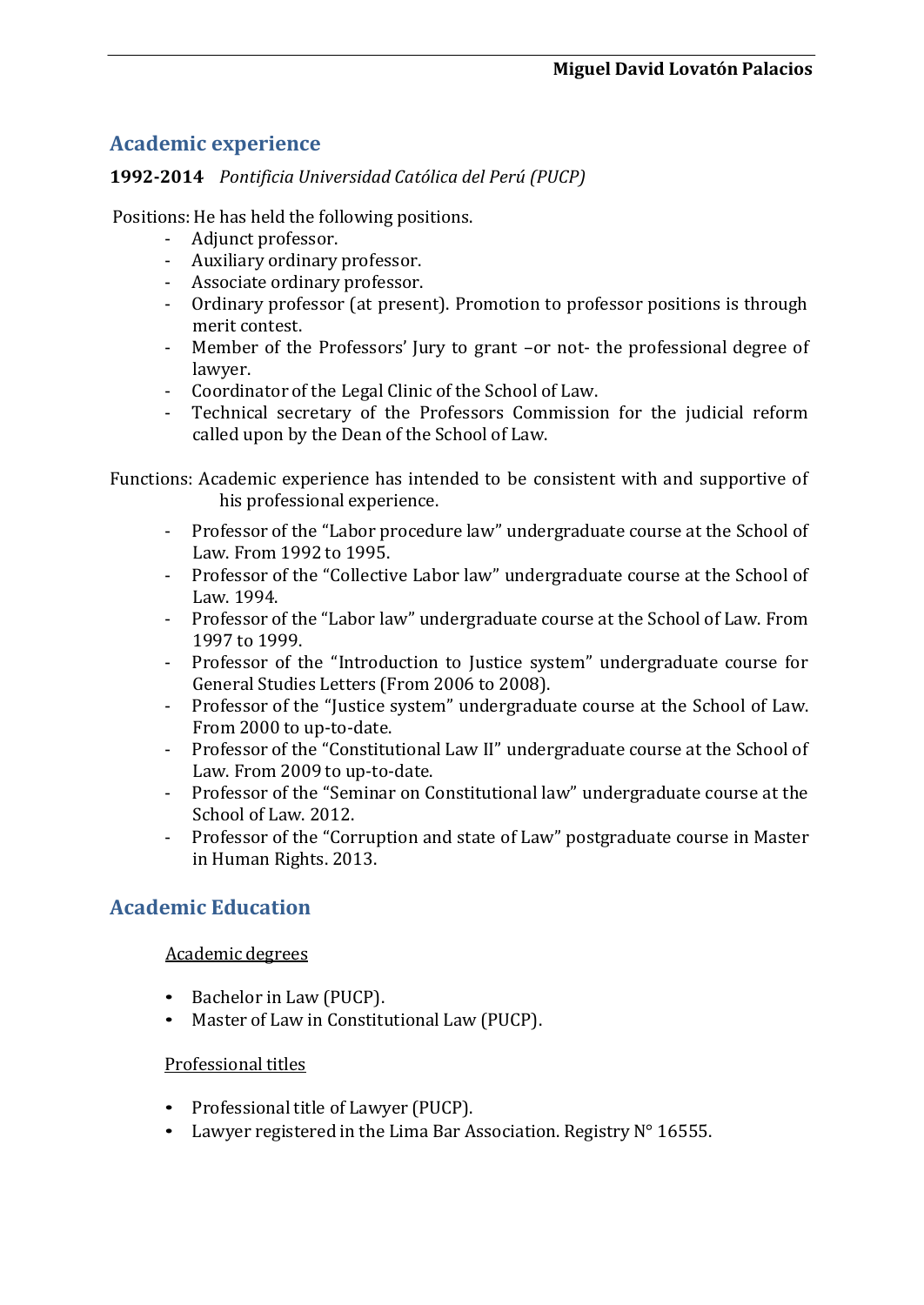Other studies<br>• Non-conclu

- Non-concluded doctoral studies in Law (PUCP).
- *Transparency, Accountability and the Fight against Corruption*, Graduate Fellowship Course granted by the Universidad de Chile, Santiago de Chile.
- Summer course, Program of Advanced Studies on Human Rights and International Humanitarian Law, Academy of Human Rights and International Humanitarian Law, American University Washington College of Law.
- Course for young researchers about public security and police reform, Belo Horizonte (Brasil). Universidade Federal de Minas Gerais (Brasil) and Centro de Estudios del Desarrollo -CED- (Chile).
- Inter-disciplinary course on Human Rights, Inter-American Institute of Human Rights (San José, Costa Rica).
- One-year research fellowship for international specialists and researchers granted by the Ministry of Education and Science, Spain, Department of Labor Law, *Universidad de Sevilla* (Spain).
- Training course for Latin American experts on labor problems and industrial relations, *Istituto di Studi per la Cooperazione e la Piccola e media impresa "Sinnea"*, Bologna (Italy).

# **Some publications**

- Lovatón, David, *Último proceso de reforma de la Comisión interamericana de derechos humanos (2011-2013): reflexiones y perspectivas.* (The last reform process of the Inter-American Commission on Human Rights). Cuaderno de trabajo N° 22, Law Department, Pontificia Universidad Católica del Perú (PUCP), Lima, 2013 [\(http://departamento.pucp.edu.pe/derecho/index.php?option=com\\_content&task=v](http://departamento.pucp.edu.pe/derecho/index.php?option=com_content&task=view&id=646&Itemid=141) [iew&id=646&Itemid=141\)](http://departamento.pucp.edu.pe/derecho/index.php?option=com_content&task=view&id=646&Itemid=141).
- Lovatón, David, *Del marasmo <sup>a</sup> la lucha anticorrupción* (From marasmus to the fight against corruption), In Revista Ideele N° 234, Lima, 2013 [\(http://revistaideele.com/ideele/content/del-marasmo-la-lucha](http://revistaideele.com/ideele/content/del-marasmo-la-lucha-anticorrupci%C3%B3n)[anticorrupci%C3%B3n\)](http://revistaideele.com/ideele/content/del-marasmo-la-lucha-anticorrupci%C3%B3n).
- *¿Cómo defender la libertad de expresión de todos <sup>y</sup> no matarla en el intento?* How to defend the freedom of expression and not to kill it trying? Review  $N<sup>o</sup>$  213, Year 2011 [\(http://revistaideele.com/ideele/content/%C2%BFc%C3%B3mo-defender-la](http://revistaideele.com/ideele/content/%C2%BFc%C3%B3mo-defender-la-libertad-de-expresi%C3%B3n-de-todos-y-no-matarla-en-el-intento)[libertad-de-expresi%C3%B3n-de-todos-y-no-matarla-en-el-intento\)](http://revistaideele.com/ideele/content/%C2%BFc%C3%B3mo-defender-la-libertad-de-expresi%C3%B3n-de-todos-y-no-matarla-en-el-intento).
- Lovatón, David, *Inseguridad Ciudadana: La indignación debe dar paso <sup>a</sup> la eficacia, no a la demagogia* (Citizen Insecurity: Indignation should lead to efficiency not to demagogy (report), Instituto de Defensa Legal, August 2011.
- Lovatón, David and Arias, Enrique, *Informe anual sobre seguridad ciudadana, El legado del Gobierno de Alan García: un país más inseguro* (Annual report on Citizen security, Alan Garcia's government legacy: a more insecure country), Instituto de Defensa Legal, Lima, 2010.
- Lovatón, David, *Condena judicial contra el ex Presidente Alberto Fujimori: mensaje contra la impunidad y nuevo capítulo en la historia del Perú contemporáneo* (Judicial Sentence against former President Alberto Fujimori: a message against impunity and a new chapter in contemporanean Peruvian history), In: Anuario de Derechos